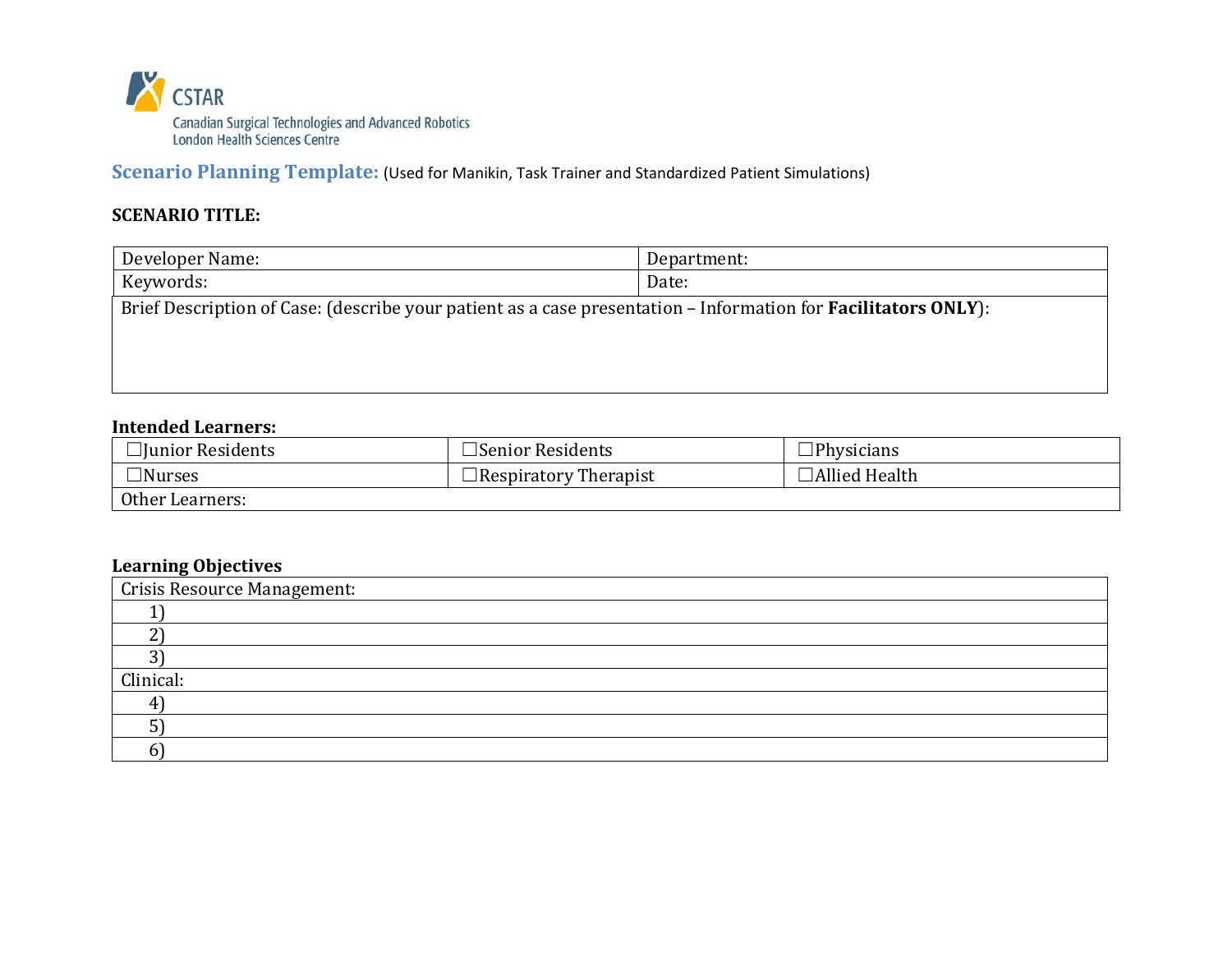#### **Equipment, Setting, Confederates**

| <b>Setting / Environment</b> | <b>Patient / Fidelity</b>               | Confederates (indicate if played by learners or facilitator) |
|------------------------------|-----------------------------------------|--------------------------------------------------------------|
| $\Box$ Emergency Room        | □Standardized Patient                   | Role:                                                        |
| $\Box$ ICU                   | $\Box$ Mannequin                        | Played by:                                                   |
| $\Box$ OR                    | $\Box$ Task Trainer – please specify:   | Role:                                                        |
| $\square$ PACU               | Gender                                  | Played by:                                                   |
| $\Box$ Inpatient Unit        | $\Box$ Male or $\Box$ Female            | Role:                                                        |
| $\Box$ In-situ               | Age                                     | Played by:                                                   |
| Other:                       | $\Box$ Adult $\Box$ Child $\Box$ Infant |                                                              |

#### **Other Props Required**:

| <b>Monitors Required:</b>   | <b>Equipment Attached to</b><br><b>Manikin/Simulated Patient:</b> | <b>Equipment Available in Room:</b> |
|-----------------------------|-------------------------------------------------------------------|-------------------------------------|
| $\Box$ Non-Invasive BP Cuff | $\Box$ ID band                                                    | $\Box$ WOW cart                     |
| $\Box$ Arterial Line        | $\Box$ IV tubing with fluids running at mL/hr                     | $\Box$ Ultrasound                   |
| $\Box$ 5 lead EKG           | $\Box$ IV pump connected                                          | $\Box$ Crash cart                   |
| $\Box$ Thermometer          | $\Box$ Foley catheter with $\Box$ mL output                       | Airway equipment                    |
| $\Box$ Pulse Oximeter       | $\Box$ Patient currently on Oxygen<br>Anesthesia Machine          |                                     |
| Other:                      | $\Box$ ECG placed on patient<br>$\Box$ Suction                    |                                     |
|                             | Defibrillator pads on patient<br>$\overline{\phantom{a}}$         | $\Box$ Fluids                       |
|                             | Other:                                                            | Other:                              |

#### **Supporting files** (Diagnostics, EKG, Echo, assessment handouts, etc.):

| File: | Saved to: |
|-------|-----------|
|       |           |
|       |           |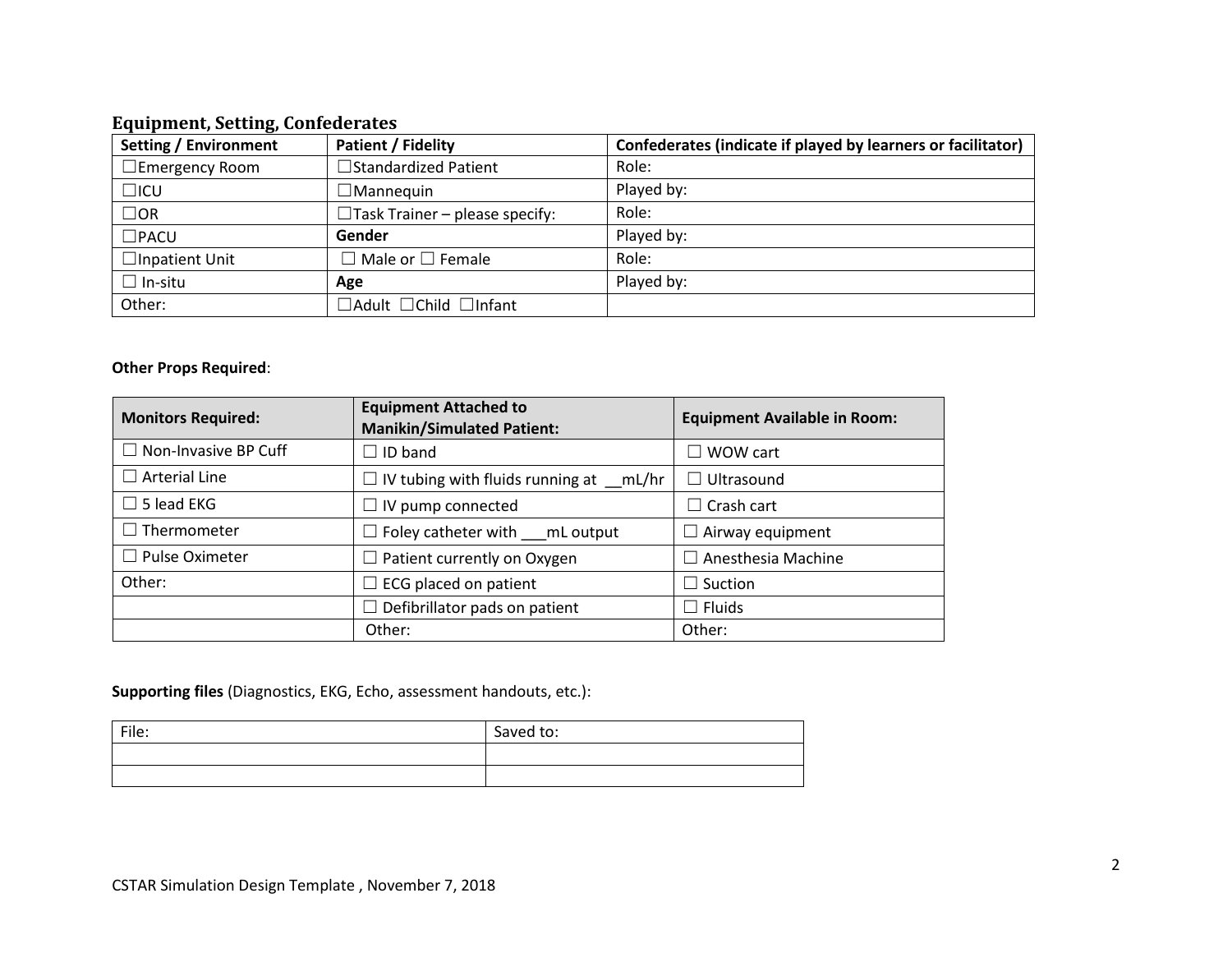# **Scenario**

## **Patient Information**

| Patient Name:                                                                                                            | Age: | Gender: | Weight: | Height: |
|--------------------------------------------------------------------------------------------------------------------------|------|---------|---------|---------|
| Clinical Setting:                                                                                                        |      |         |         |         |
| Case Description for Participants: One to two paragraphs on pertinent patient and scenario information- this will be the |      |         |         |         |
| background provided to the learner and should include location, physician/help availability, family present, etc.        |      |         |         |         |

| Complaint:   |  |
|--------------|--|
| Allergies:   |  |
| Medications: |  |
| PMH:         |  |
| Labs:        |  |

# **Scenario Algorithm**

Initial Mannequin Capabilities and Options (can vary through the simulation)

| <b>Airway Options</b>  | Breath Sounds:        | Circulation:          | Heart Sounds:           | <b>Bowel Sounds</b> | Convulsions           |
|------------------------|-----------------------|-----------------------|-------------------------|---------------------|-----------------------|
| $\Box$ Normal          | $\Box$ Normal         | $\Box$ Normal         | $\Box$ Normal           | $\Box$ Normal       | $\Box$ None           |
| $\Box$ Tongue fallback | Crackles              | $\square$ Weak Pulses | $\Box$ Systolic Murmur  | $\Box$ Hyperactive  | $\Box$ Clonic         |
| $\Box$ Tongue edema    | $\Box$ Basal crackles | $\Box$ Absent Pulses  | $\Box$ Diastolic Murmur | $\Box$ Hypoactive   | $\Box$ Tonic / clonic |
| $\Box$ Laryngospasm    | $\Box$ Wheezing       | (PEA)                 | $\Box$ Aortic Stenosis  | $\Box$ No sound     |                       |
| Other:                 | $\Box$ Pneumonia      |                       | Other:                  | Other:              |                       |
|                        | Other:                |                       |                         |                     |                       |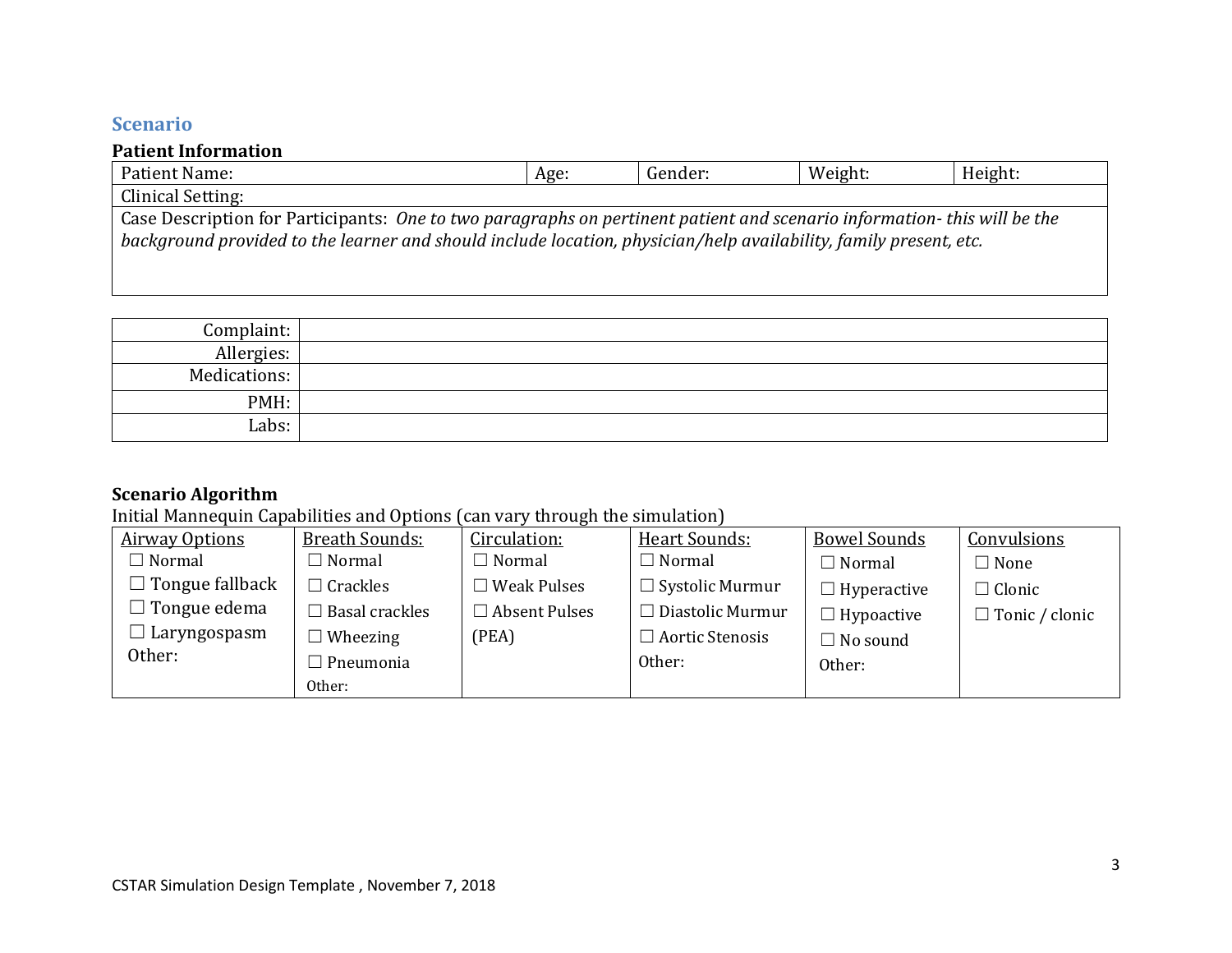| <b>Patient State/ Vitals</b> | <b>Manikin/SP Actions and</b> | <b>Learner Actions/</b>        | <b>Modifiers and Triggers</b> | <b>Facilitator Notes /</b> |
|------------------------------|-------------------------------|--------------------------------|-------------------------------|----------------------------|
|                              | <b>Patient Status</b>         | <b>Expected Interventions:</b> | to move to next state         | <b>Cues</b>                |
| Vitals:                      | Status:                       |                                | <b>Modifiers:</b>             |                            |
| ECG:                         |                               |                                |                               |                            |
| HR:                          |                               |                                |                               |                            |
| RR:                          |                               |                                |                               |                            |
| BP:                          | Verbal info / actions:        |                                | Trigger to move to            |                            |
| <b>SpO2:</b>                 |                               |                                | next state:                   |                            |
| ETCO2:                       |                               |                                |                               |                            |
| Temp:                        |                               |                                |                               |                            |
| State 2                      |                               |                                |                               |                            |
| Vitals:                      | Status:                       |                                | <b>Modifiers:</b>             |                            |
| ECG:                         |                               |                                |                               |                            |
| HR:                          |                               |                                |                               |                            |
| RR:                          |                               |                                |                               |                            |
| BP:                          | Verbal info / actions:        |                                | Trigger to move to            |                            |
| <b>SpO2:</b>                 |                               |                                | next state:                   |                            |
| ETCO2:                       |                               |                                |                               |                            |
| Temp:                        |                               |                                |                               |                            |
| State 3                      |                               |                                |                               |                            |
| <b>Vitals:</b>               | Status:                       |                                | <b>Modifiers:</b>             |                            |
| ECG:                         |                               |                                |                               |                            |
| HR:                          |                               |                                |                               |                            |
| RR:                          |                               |                                |                               |                            |
| BP:                          | Verbal info / actions:        |                                |                               |                            |